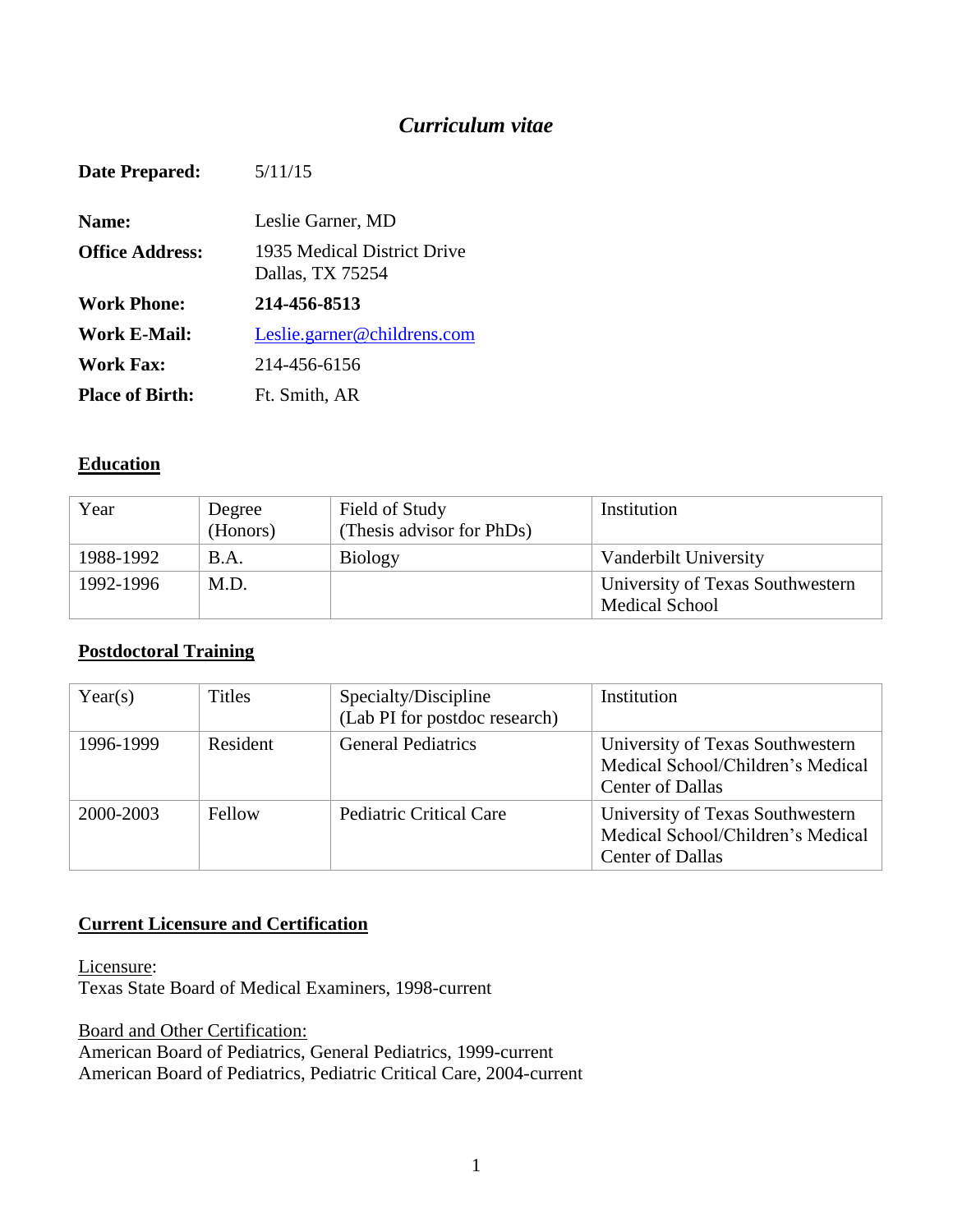# **Honors and Awards**

| Year      | Name of Honor/Award                                             | <b>Awarding Organization</b>                                       |
|-----------|-----------------------------------------------------------------|--------------------------------------------------------------------|
| 2002-2003 | <b>Chief Fellow</b>                                             | Pediatric Critical Care Service, UTSW/Children's Medical<br>Center |
| 1996      | Alpha Omega Alpha                                               | <b>UTSW Medical School</b>                                         |
| 1996      | Roberta Joy Uhr<br><b>Award for Excellence</b><br>in Pediatrics | <b>UTSW Medical School</b>                                         |
| 1990-1992 | Phi Beta Kappa                                                  | Vanderbilt University                                              |

## **Faculty Academic Appointments**

| Year(s)      | Academic Title                                            | Department                                      | Academic Institution       |
|--------------|-----------------------------------------------------------|-------------------------------------------------|----------------------------|
| 2003-present | <b>Assistant Professor</b><br>of Pediatrics (0.75<br>FTE) | Pediatrics, Division of<br><b>Critical Care</b> | <b>UTSW Medical School</b> |

## **Appointments at Hospitals/Affiliated Institutions**

| Past         |                            |                                |                                                                                   |
|--------------|----------------------------|--------------------------------|-----------------------------------------------------------------------------------|
| Year(s)      | <b>Position Title</b>      | Department/Division            | Institution                                                                       |
| 1999-2000    | Float Physician            | Pediatrics                     | <b>Parkland Memorial Hospital</b><br>(Community Oriented<br>Primary Care Clinics) |
| Current      |                            |                                |                                                                                   |
| Year(s)      | <b>Position Title</b>      | Department/Division            | Institution                                                                       |
| 2003-present | <b>Attending Physician</b> | <b>Pediatric Critical Care</b> | Children's Medical Center of<br>Dallas                                            |

# **Other Professional Positions**

| Year(s)   | <b>Position Title</b>              | Institution            |
|-----------|------------------------------------|------------------------|
| 1999-2000 | Locum Tenens, General Pediatrician | Weatherby Locums, Inc. |

## **Major Administrative/Leadership Positions**

| Year(s)<br>. .<br>$1$ $\sigma$ $\sigma$ $\sigma$ | <del>. .</del><br>`itle<br>10 H<br>DS | Institution<br>. |
|--------------------------------------------------|---------------------------------------|------------------|
|--------------------------------------------------|---------------------------------------|------------------|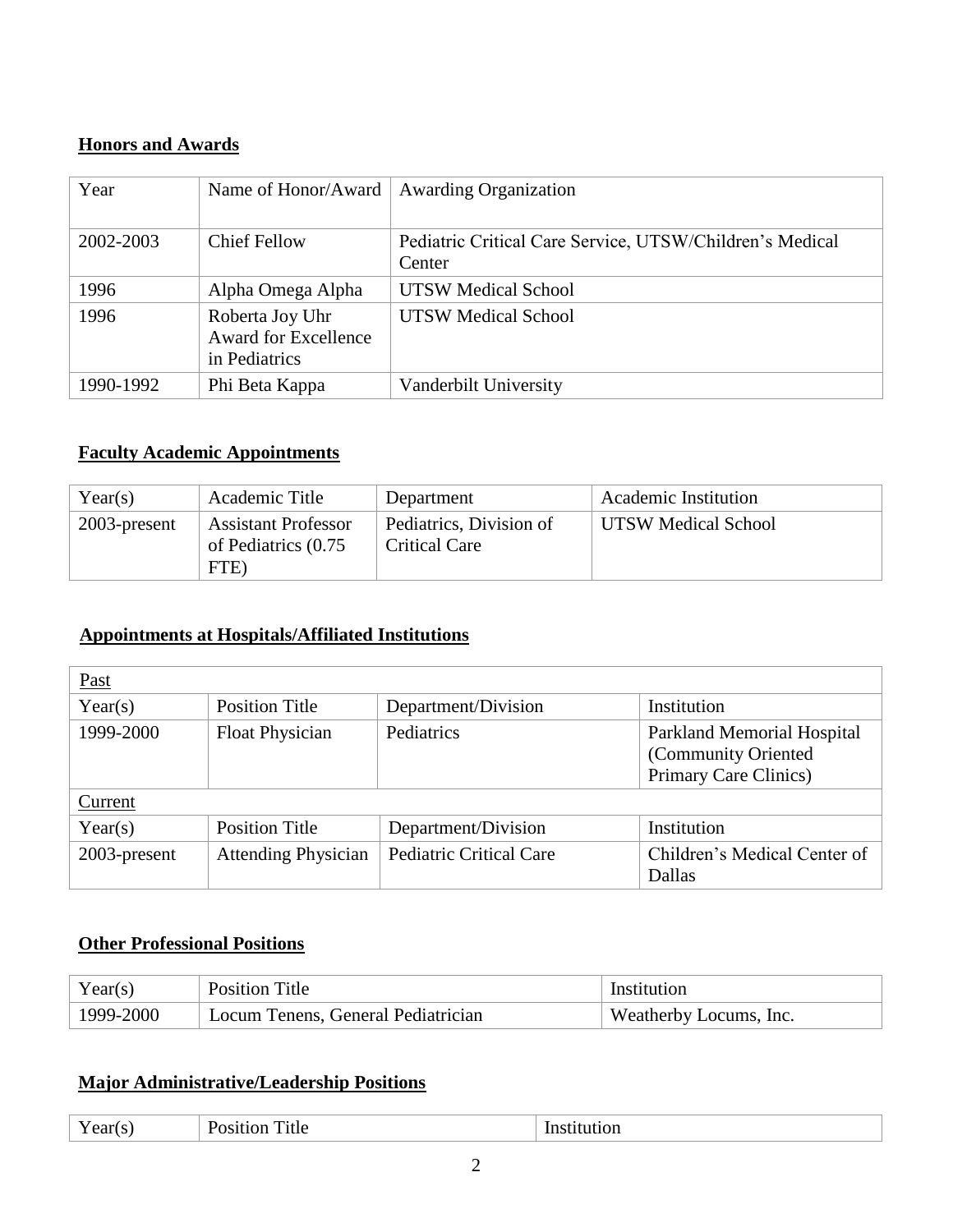| 2003-present | Course Director, Pediatric Critical Care<br><b>Resident Rotation</b>        | UTSWMS/Children's Medical Center of<br>Dallas |
|--------------|-----------------------------------------------------------------------------|-----------------------------------------------|
| 2003-present | Course Director, Pediatric Critical Care<br><b>MSIV Acute Care Rotation</b> | UTSWMS/Children's Medical Center of<br>Dallas |
| 2008-present | <b>CPOE/EPIC Champion for Pediatric</b><br><b>Critical Care</b>             | Children's Medical Center of Dallas           |
| 2009-2014    | Co-chair, Critical Care Services EPIC<br>User Group                         | Children's Medical Center of Dallas           |

# **Committee Service**

| Year(s)      | Name of Committee                                                                            | Institution/Organization            |
|--------------|----------------------------------------------------------------------------------------------|-------------------------------------|
| <b>UTSW</b>  |                                                                                              |                                     |
| 2003         | Department of Pediatrics Committee on Medical<br><b>School Education</b>                     | <b>UTSW Medical School</b>          |
| 2005-2006    | Division of Pediatric Critical Care Recruitment<br>and Retention Work Group, chair           | <b>UTSW Medical School</b>          |
| 2006-present | Pediatrics Residency Program, residency<br>applicant interviewer                             | <b>UTSW Medical School</b>          |
| 2012-2013    | Co-chair, Critical Care SIMM, Education, and<br><b>Quality Committee</b>                     | <b>UTSW Medical School</b>          |
| 2013-2014    | Department of Pediatrics Good Note<br>Documentation Project, Critical care<br>representative | <b>UTSW Medical School</b>          |
| 2013-present | Division of Pediatric Critical Care,<br>Billing/Coding liaison                               | <b>UTSW Medical School</b>          |
| Hospital     |                                                                                              |                                     |
| 2011-present | Voting Member, Information Technology<br><b>Change Advisory Group</b>                        | Children's Medical Center of Dallas |
| 2011-present | <b>Voting Member, Clinical Decision Support</b><br>Group                                     | Children's Medical Center of Dallas |
| 2010-2011    | Voting Member, Clinical Change Advisory<br>Group                                             | Children's Medical Center of Dallas |
| 2008-present | Member, Physician Advisory Council                                                           | Children's Medical Center of Dallas |
| 2009-2012    | Member, CPOE Oversight Committee                                                             | Children's Medical Center of Dallas |
| 2009-2010    | Member, Failure Modes and Effects Analysis<br>Work Group on CPOE                             | Children's Medical Center of Dallas |
| 2002-2003    | Fellow Representative, CPR Committee                                                         | Children's Medical Center of Dallas |

# **Professional Societies**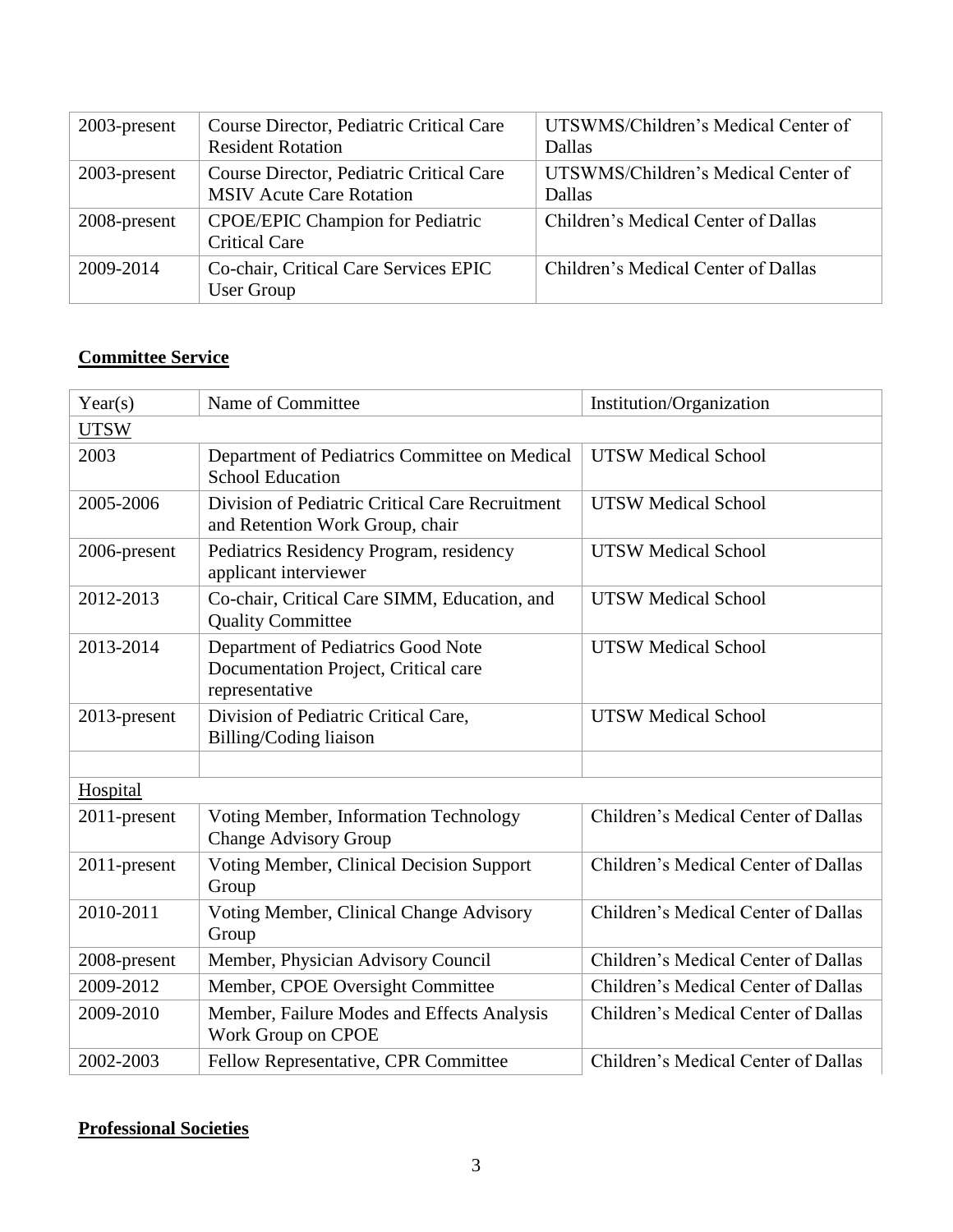| Dates        | Society Name, member                  |
|--------------|---------------------------------------|
| 1996-present | <b>American Academy of Pediatrics</b> |
| 2002-present | Society of Critical Care Medicine     |
| 1999-present | <b>Dallas County Medical Society</b>  |
| 1999-present | <b>Texas Medical Association</b>      |

#### **Technological and Other Scientific Innovations**

#### Innovation

Patent, if any, pending or awarded /If described in print/on web, provide citation

2009-present, Development of PICU Disease Specific and Need Specific Orders, Order Panels, and Order Sets for EPIC (the electronic health record utilized by UTSW affiliated hospitals); With the implementation of EPIC in 2009, I served as the Computerized Physician Order Entry Czar for pediatric critical care at Children's Medical Center Dallas. Duties have included design/development of numerous PICU specific orders, order panels, and order sets to streamline and standardize provider order entry (and by extension patient care to some degree) within EPIC (all of which are still in use today), assistance for the Information Technology training team in the development of PICU provider specific classroom training modules prior to EPIC go-live, and service as a resource for providers within critical care for questions on functionality, functionality failures in need of solutions, and requests for new functionality.

## **Service to the Community**

| Year(s)                                                                         | Role | <b>Organization or institution</b> |
|---------------------------------------------------------------------------------|------|------------------------------------|
| May include a brief, one-sentence description of each role if needed (optional) |      |                                    |

| 2005      | Provided acute medical care at Reunion Arena for<br>displaced pediatric victims of Hurricane Katrina                                                                                                                                                                                                  | FEMA/Children's Medical<br>Center             |
|-----------|-------------------------------------------------------------------------------------------------------------------------------------------------------------------------------------------------------------------------------------------------------------------------------------------------------|-----------------------------------------------|
| 2013-2014 | Volunteer physician in charge of first aid for Annual Kids<br>Helping Kids 5K Run benefiting Family Gateway in<br>Dallas (center which houses homeless families with<br>children for extended periods of time and provides<br>training and support to facilitate graduation to independent<br>living) | Kids Helping Kids non-<br>profit organization |
|           |                                                                                                                                                                                                                                                                                                       |                                               |

## **Grant Support**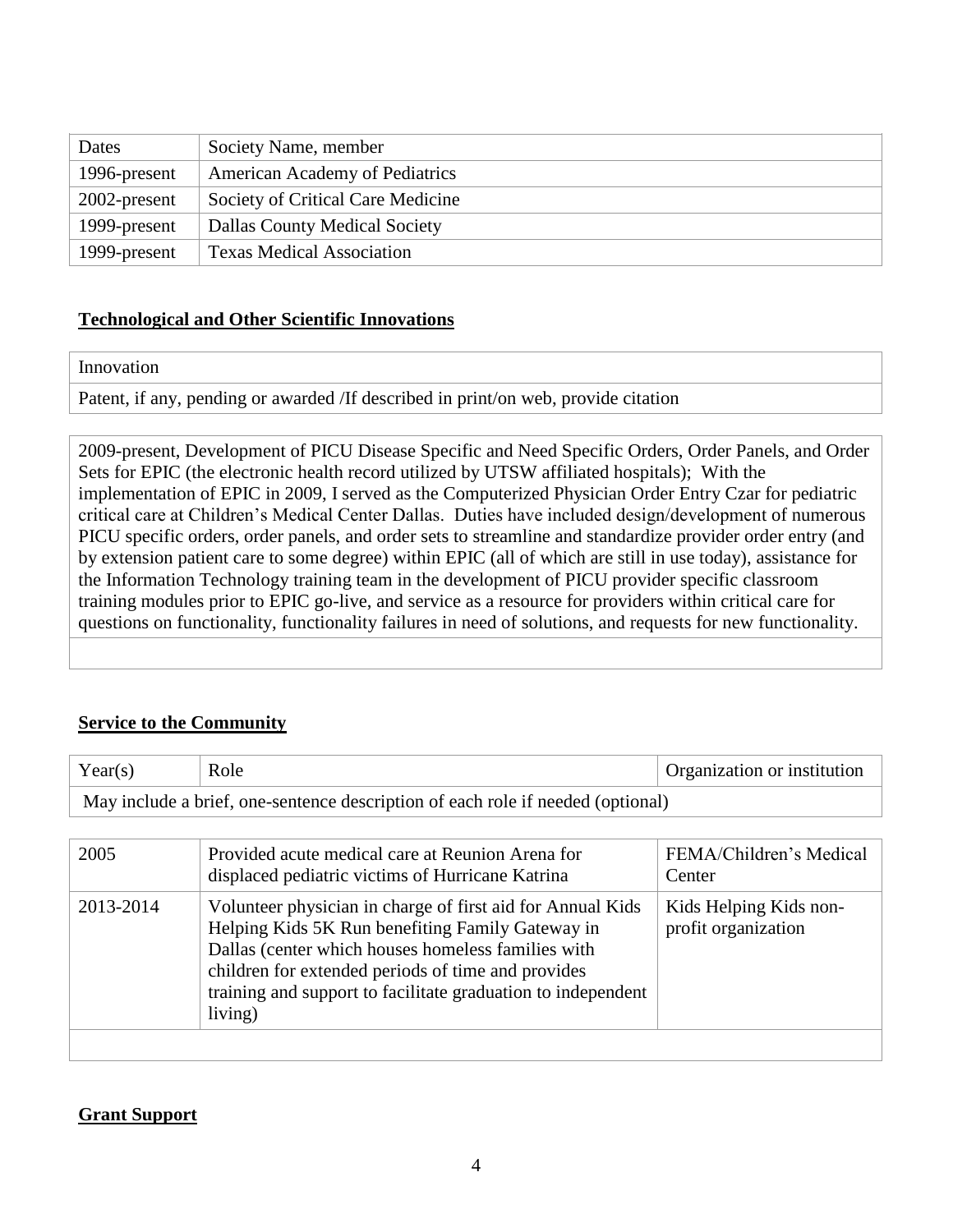| <u>Past</u> | Grantor: Children's Clinical Research Advisory Council (CCRAC)                                                                              |  |
|-------------|---------------------------------------------------------------------------------------------------------------------------------------------|--|
| 2001-2009   | Title of Project: Macrophage Migration Inhibitory Factor and High-Mobility Group I<br>Protein in Children undergoing Cardiopulmonary Bypass |  |
|             | Role (Principal Investigator, Co-Investigator): PI                                                                                          |  |
|             | Total amount of award (if multi-year) and dates (direct costs only): \$16,000                                                               |  |

# **Clinical Trials Activities**

| <u>Past</u> | Grantor: Children's Clinical Research Advisory Council (CCRAC)                     |  |
|-------------|------------------------------------------------------------------------------------|--|
| 2001-2009   | Title of Project: Macrophage Migration Inhibitory Factor and High-Mobility Group I |  |
|             | Protein in Children Undergoing Cardiopulmonary Bypass                              |  |
|             | Role (Principal Investigator, Co-Investigator): PI                                 |  |

# **Research Activities**

| <b>Past</b> |                                                                                                                     |
|-------------|---------------------------------------------------------------------------------------------------------------------|
| 2001-2003   | Title of Project: Macrophage Migration Inhibitory Factor (MIF) is a Cardiac-derived<br>Myocardial Depressant Factor |
|             | Role (Principal Investigator, Co-Investigator): PI                                                                  |

# **Teaching Activities**

|                                                                            | Committees concerned with medical and graduate student education                                                                                                                                                                                                                                   |  |
|----------------------------------------------------------------------------|----------------------------------------------------------------------------------------------------------------------------------------------------------------------------------------------------------------------------------------------------------------------------------------------------|--|
| 2003                                                                       | Member, Department of Pediatrics Committee of Medical Student Education                                                                                                                                                                                                                            |  |
| 2005-2013                                                                  | Ad hoc Residency Applicant Interviewer/Core Interviewer (2013), Pediatrics Residency<br>Program                                                                                                                                                                                                    |  |
| Medical student rotations                                                  |                                                                                                                                                                                                                                                                                                    |  |
| 2003-present                                                               | Course Director, MSIV Acute Care Rotation in Pediatric Critical Care; duties include<br>organization/oversight of the medical student rotations through the PICU and<br>organization of/participation in PICU didactic lecture series given each rotation to the<br>medical students and residents |  |
| 2008-present                                                               | MSIV Advisor; duties include assisting fourth year medical students interested in<br>pediatrics through the application and interview process for pediatric residency                                                                                                                              |  |
| 2003-present                                                               | PICU Attending; duties include supervision of medical students in the PICU, didactic<br>and informal teaching in the context of formal patient rounds and ongoing patient care,<br>and the provision of constructive feedback on their performance                                                 |  |
| Postgraduate medical education (graduate $&$ continuing medical education) |                                                                                                                                                                                                                                                                                                    |  |
| 2003-present                                                               | Course Director, Resident PICU Rotation; duties include curriculum development for<br>PICU specific education, development of learning goals and objectives, organization of                                                                                                                       |  |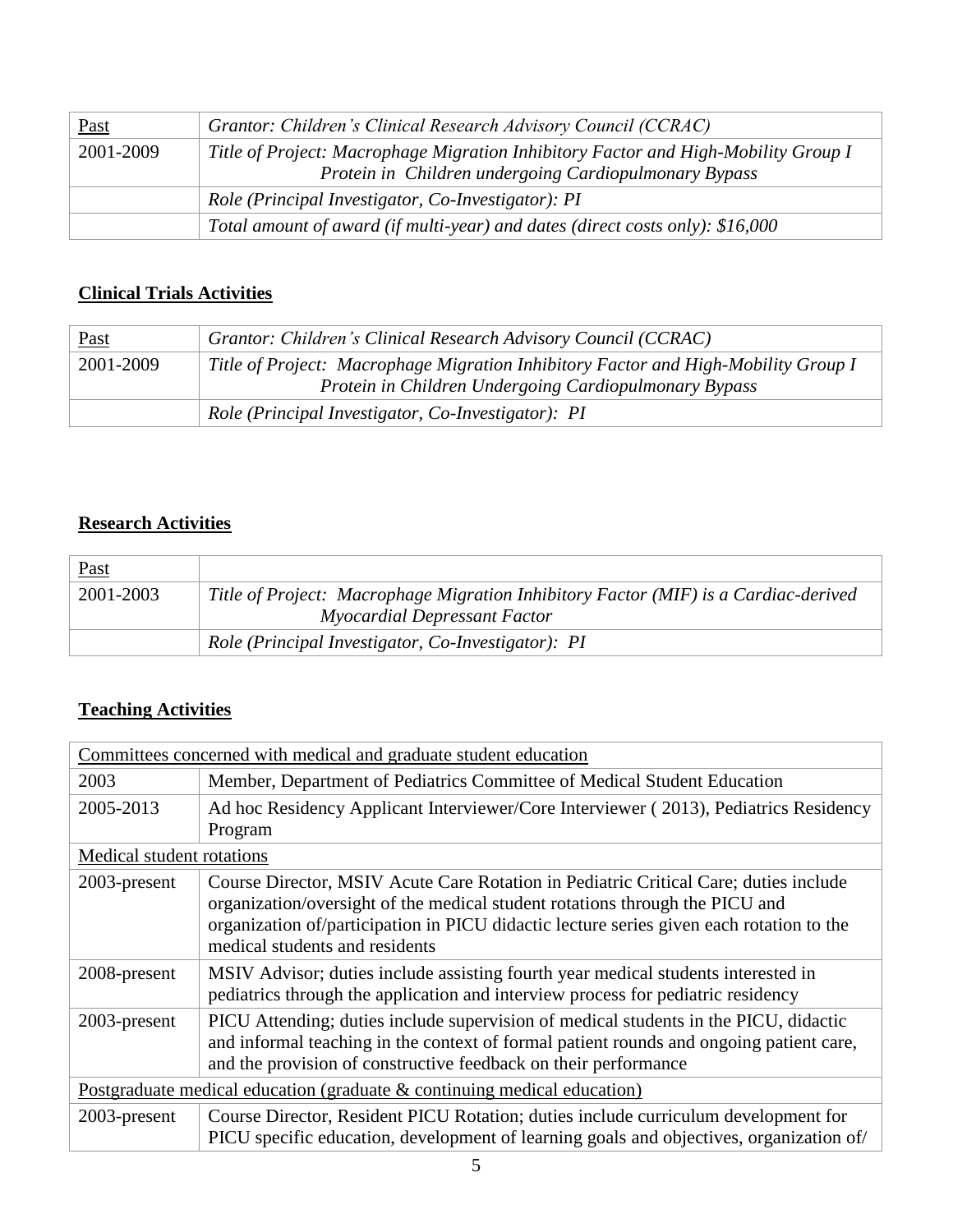|                            | participation in PICU specific didactic lecture series each rotation for the residents, and<br>rotational design with regard to team composition and scheduling                                                                                                                                                                                                                       |
|----------------------------|---------------------------------------------------------------------------------------------------------------------------------------------------------------------------------------------------------------------------------------------------------------------------------------------------------------------------------------------------------------------------------------|
| 2003-present               | PICU Resident/Fellow Education; as an attending in critical care, duties include<br>supervision of fellows and residents during their clinical rotations in the PICU, direct<br>bedside teaching, evaluation of performance and provision of constructive feedback, and<br>participation in the weekly educational conferences and didactic lectures                                  |
| 2008-2012,<br>2014-present | Chairperson, PICU Fellow Scholarship Oversight Committee; duties include mentorship<br>of fellows throughout the research portion of their fellowship training, providing<br>constructive feedback on their research projects and the progression of their work,<br>ensuring that timelines are reasonable for production of a robust work product by the<br>completion of fellowship |
| $2012$ -present            | Moderator, Senior Pediatric Resident Morning report; moderate a teaching conference in<br>which interesting cases are presented and residents are encouraged/taught how to<br>critically appraise patient information and data, ask the "right" questions, find answers<br>when there is an unknown, and develop their critical thinking skills                                       |
| $2013$ -present            | PICU Fellow Mentor; duties include mentorship of fellows in the areas of<br>education/training, navigation of the academic environment to achieve proper training in<br>critical care and exposure to scientific endeavors, career development, and personal<br>development                                                                                                           |
|                            |                                                                                                                                                                                                                                                                                                                                                                                       |

# **Invited Lectures**

| Year(s)          | Title                                                                                                      | Location                                                                                          |
|------------------|------------------------------------------------------------------------------------------------------------|---------------------------------------------------------------------------------------------------|
|                  |                                                                                                            |                                                                                                   |
| National         |                                                                                                            |                                                                                                   |
| June 2002        | Macrophage Migration Inhibitory Factor (MIF)<br>is a Novel Cardiac-derived Myocardial<br>Depressant Factor | <b>American Shock Society Annual</b><br>Meeting; Big Sky, Montana                                 |
|                  |                                                                                                            |                                                                                                   |
| Regional/Local   |                                                                                                            |                                                                                                   |
| June 2002        | Airway and Lung Development, Control of<br>Breathing, and Apnea Syndromes                                  | University of Texas at Arlington<br>Pediatric Acute Care Nurse<br><b>Practitioner Program</b>     |
| June 2002        | Lung Development and Functional Anatomy                                                                    | University of Texas at Arlington<br>Pediatric Acute Care Nurse<br><b>Practitioner Program</b>     |
| June 2002        | The Control of Breathing and Pulmonary Gas<br>Exchange                                                     | University of Texas at Arlington<br>Pediatric Acute Care Nurse<br><b>Practitioner Program</b>     |
| <b>July 2002</b> | <b>ECMO Daily Patient Management</b>                                                                       | Ventilation and Oxygenation Support<br>Systems course, Children's Medical<br><b>Center Dallas</b> |